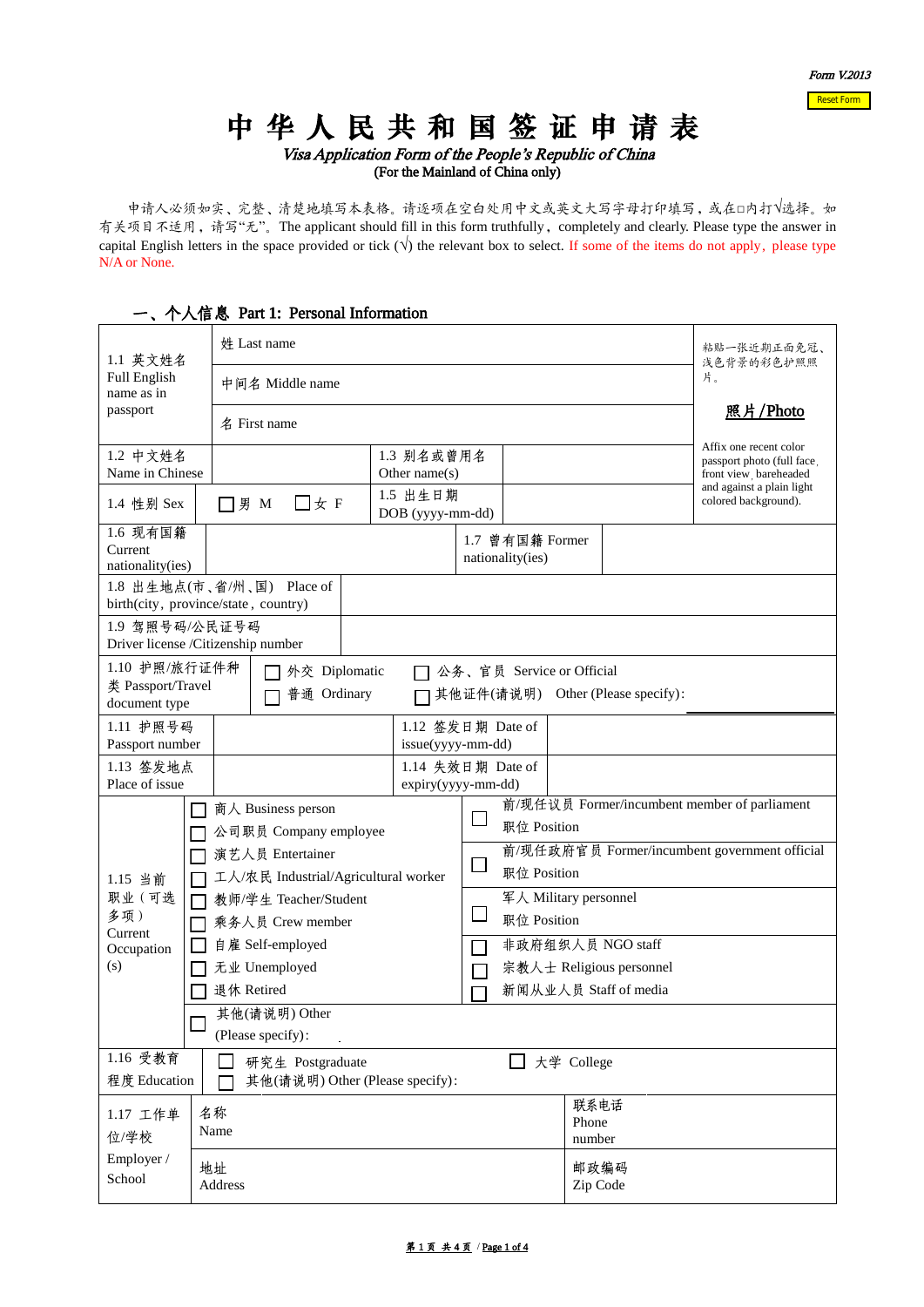| 1.18 家庭住址<br>Home address                                                                                                           |                                                     |                | 1.19 邮政编码<br>Zip Code     |                 |
|-------------------------------------------------------------------------------------------------------------------------------------|-----------------------------------------------------|----------------|---------------------------|-----------------|
| 1.20 电话/手机<br>Home/mobile phone<br>number                                                                                           |                                                     |                | 1.21 电子邮箱<br>E-mail       |                 |
| 1.22 婚姻状况<br>Marital status                                                                                                         | 已婚 Married □ 単身 Single □ 其他 Other (Please specify): |                |                           |                 |
| 1.23 主要家庭成员<br>(配偶、子女、父母<br>等,可另纸) Major<br>family members<br>(spouse, children,<br>parents etc.,<br>may type on separate<br>paper) | 姓名 Name                                             | 国籍 Nationality | 职业 Occupation             | 关系 Relationship |
|                                                                                                                                     |                                                     |                |                           |                 |
|                                                                                                                                     |                                                     |                |                           |                 |
|                                                                                                                                     |                                                     |                |                           |                 |
| 1.24 紧急联络人信<br>息 Emergency<br>Contact                                                                                               | 姓名<br>Name                                          |                | 手机 Mobile<br>phone number |                 |
|                                                                                                                                     | 与申请人的关系 Relationship<br>with the applicant          |                |                           |                 |
| 1.25 申请人申请签证时所在的国家或地区 Country or territory<br>where the applicant is located when applying for this visa                            |                                                     |                |                           |                 |

# 二、旅行信息 Part 2: Travel Information

|                                                                                   | 官方访问 Official Visit                                                                                                           | 常驻外交、领事、国际组织人员 As resident                                                                                                                                         |  |  |  |
|-----------------------------------------------------------------------------------|-------------------------------------------------------------------------------------------------------------------------------|--------------------------------------------------------------------------------------------------------------------------------------------------------------------|--|--|--|
|                                                                                   | 旅游 Tourism                                                                                                                    | diplomat, consul or staff of international                                                                                                                         |  |  |  |
|                                                                                   | 交流、考察、访问 Non-business visit                                                                                                   | organization                                                                                                                                                       |  |  |  |
|                                                                                   | 商业贸易 Business & Trade                                                                                                         | 永久居留 As permanent resident                                                                                                                                         |  |  |  |
| 人才引进 As introduced talent                                                         |                                                                                                                               | 工作 Work                                                                                                                                                            |  |  |  |
|                                                                                   | 执行乘务 As crew member                                                                                                           | 寄养 As child in foster care                                                                                                                                         |  |  |  |
|                                                                                   | 过境 Transit                                                                                                                    |                                                                                                                                                                    |  |  |  |
| 2.1 申<br>请入境<br>事由<br>Major<br>purpose<br>of your<br>visit                        | 短期探望中国公民或者具有中国永久居留资格<br>ப<br>的外国人 Short-term visit to Chinese citizen or<br>foreigner with Chinese permanent residence status | 与中国公民或者具有中国永久居留资格的外国人家<br>庭团聚居留超过 180 日 Family reunion for over 180<br>$\Box$<br>days with Chinese citizen or foreigner with Chinese<br>permanent residence status |  |  |  |
|                                                                                   | 短期探望因工作、学习等事由在中国停留居留<br>的外国人 Short-term visit to foreigner residing in<br>П<br>China due to work, study or other reasons      | 长期探望因工作、学习等事由在中国居留的外国人<br>As accompanying family member of foreigner residing<br>in China due to work, study or other reasons                                      |  |  |  |
|                                                                                   | 短期学习 Short-term study for less than 180 days                                                                                  | 长期学习 Long-term study for over 180 days                                                                                                                             |  |  |  |
|                                                                                   | 短期采访报道 As journalist for temporary news<br>L<br>coverage                                                                      | 外国常驻中国新闻机构记者 As resident journalist                                                                                                                                |  |  |  |
|                                                                                   | 其他(请说明) Other<br>(Please specify):                                                                                            |                                                                                                                                                                    |  |  |  |
| 2.2 计                                                                             | □ 一次(自签发之日起3个月有效) One entry valid for 3 months from the date of issue                                                         |                                                                                                                                                                    |  |  |  |
| 划入境                                                                               | □ 二次(自签发之日起 3-6 个月有效) Two entries valid for 3 to 6 months from the date of issue                                              |                                                                                                                                                                    |  |  |  |
| 次数<br>Intended                                                                    | □半年多次 (自签发之日起 6个月有效) Multiple entries valid for 6 months from the date of issue                                               |                                                                                                                                                                    |  |  |  |
| number                                                                            | 一年多次(自签发之日起1年有效) Multiple entries valid for 1 year from the date of issue                                                     |                                                                                                                                                                    |  |  |  |
| of<br>entries                                                                     | 其他 (请说明) Other (Please specify):                                                                                              |                                                                                                                                                                    |  |  |  |
| 2.3 是否申请加急服务 Are you applying for<br>□ 特急 (第2个工作日领取) Rush-Next working day pickup |                                                                                                                               |                                                                                                                                                                    |  |  |  |
| expedited service? (注: 加急服务须经领事                                                   |                                                                                                                               |                                                                                                                                                                    |  |  |  |
| 加急(第3个工作日领取) Express-3rd working day pickup<br>官员批准并加收费用。Note: Approval of        |                                                                                                                               |                                                                                                                                                                    |  |  |  |
|                                                                                   | consular officials is required for expedited<br>service, and <b>extra fees</b> may apply.)                                    | 普通(第4个工作日领取) Regular-4 <sup>th</sup> working day pickup                                                                                                            |  |  |  |
|                                                                                   | 2.4 本次行程预计首次抵达中国的                                                                                                             | 2.5 预计行程中单次在华停留                                                                                                                                                    |  |  |  |
| 日期 Expected date of your first entry                                              |                                                                                                                               | 的最长天数 Longest intended<br>Days                                                                                                                                     |  |  |  |
| into China on this trip (yyyy-mm-dd)                                              |                                                                                                                               | stay in China among all entries                                                                                                                                    |  |  |  |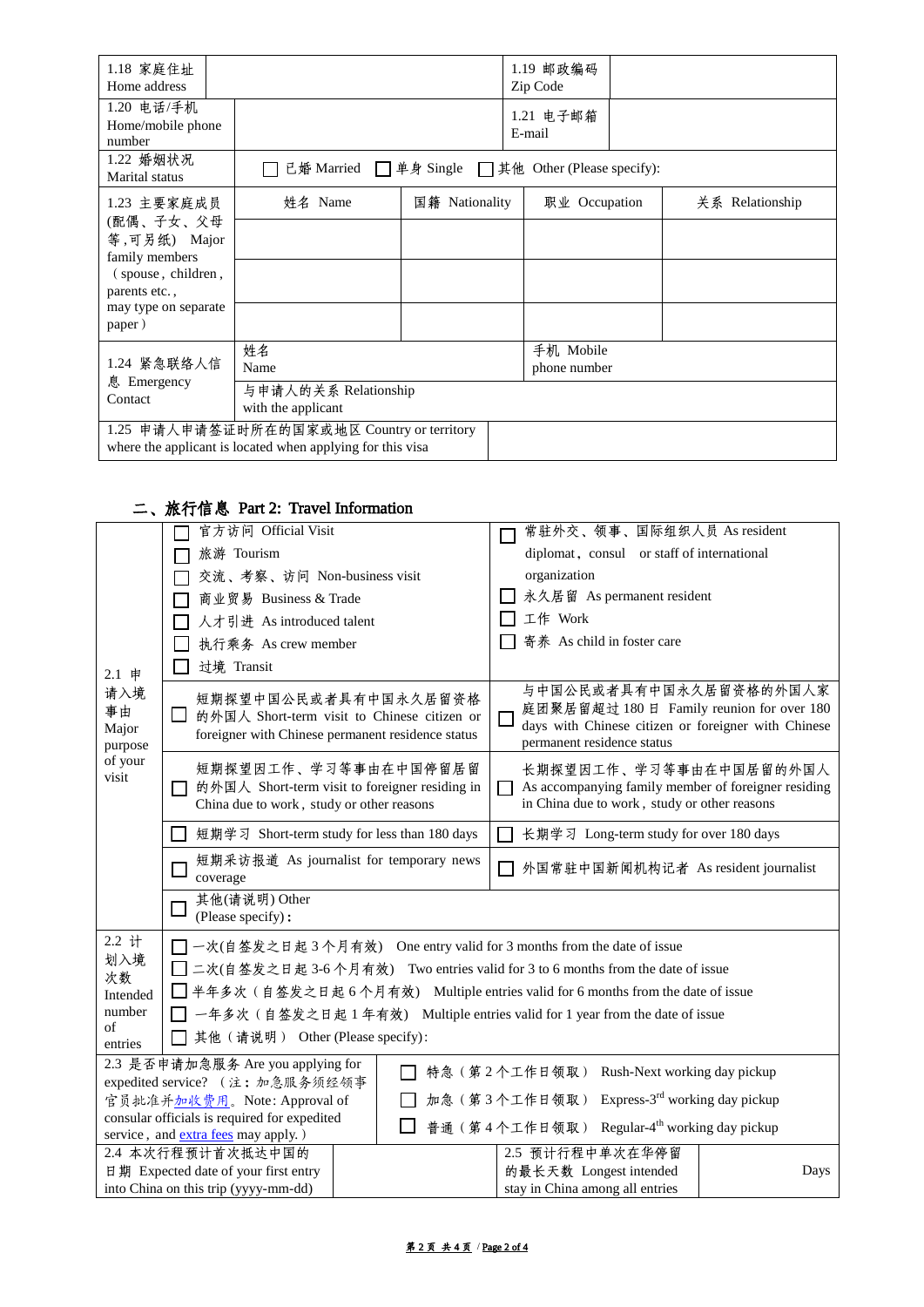|                                                                                                                                                                                            | 日期 Date              |  | 详细地址 Detailed address |                                              |  |
|--------------------------------------------------------------------------------------------------------------------------------------------------------------------------------------------|----------------------|--|-----------------------|----------------------------------------------|--|
| 2.6 在中国境<br>内行程(按时间<br>顺序,可附另<br>纸填写)<br>Itinerary in<br>China (in time<br>sequence, may<br>type on separate<br>paper)                                                                     |                      |  |                       |                                              |  |
|                                                                                                                                                                                            |                      |  |                       |                                              |  |
|                                                                                                                                                                                            |                      |  |                       |                                              |  |
|                                                                                                                                                                                            |                      |  |                       |                                              |  |
|                                                                                                                                                                                            |                      |  |                       |                                              |  |
|                                                                                                                                                                                            |                      |  |                       |                                              |  |
| 2.7 谁将承担在中国期间的费用? Who will pay<br>for your travel and expenses during your stay in<br>China?                                                                                               |                      |  |                       |                                              |  |
| 2.8 中国境内<br>邀请单位或个<br>人信息<br>Information of<br>inviter in China                                                                                                                            | 姓名或名称<br>Name        |  |                       |                                              |  |
|                                                                                                                                                                                            | 地址 Address           |  |                       |                                              |  |
|                                                                                                                                                                                            | 联系电话<br>Phone number |  |                       | 与申请人关系<br>Relationship with<br>the applicant |  |
| 2.9 是否曾经获得过中国签证? 如有, 请说明最近一<br>次获得中国签证的时间和地点。Have you ever been<br>granted a Chinese visa? If applicable, please specify the<br>date and place of the last time you were granted the visa. |                      |  |                       |                                              |  |
| 2.10 过去 12 个月中访问的其他国家或地区 Other<br>countries or territories you visited in the last 12 months                                                                                               |                      |  |                       |                                              |  |

# 三、其他事项 Part 3: Other Information

| 3.1 是否曾在中国超过签证或居留许可允许的期限停留? Have you<br>ever overstayed your visa or residence permit in China?                                                                                                                                      | 是 Yes | 否 No |
|--------------------------------------------------------------------------------------------------------------------------------------------------------------------------------------------------------------------------------------|-------|------|
| 3.2 是否曾经被拒绝签发中国签证 或被拒绝进入中国? Have you ever<br>been refused a visa for China, or been refused entry into China?                                                                                                                        | 是 Yes | 否 No |
| 3.3 是否在中国或其他国家有犯罪记录? Do you have any criminal<br>record in China or any other country?                                                                                                                                               | 是 Yes | 否 No |
| 3.4 是否具有以下任一种情形 Are you experiencing any of the following<br>conditions?<br>① 严重精神障碍 Serious mental disorder<br>② 传染性肺结核病 Infectious pulmonary tuberculosis<br>3 可能危害公共卫生的其他传染病 Other infectious disease of public<br>health hazards | 是 Yes | 否 No |
| 3.5 近 30 日内是否前往过流行性疾病传染的国家或地区? Did you visit<br>countries or territories affected by infectious diseases in the last 30 days?                                                                                                        | 是 Yes | 否 No |
| 3.6 如果对3.1 到3.5 的任何一个问题选择"是",请在下面详细说明。<br>If you select Yes to any questions from 3.1 to 3.5, please give details below.                                                                                                             |       |      |